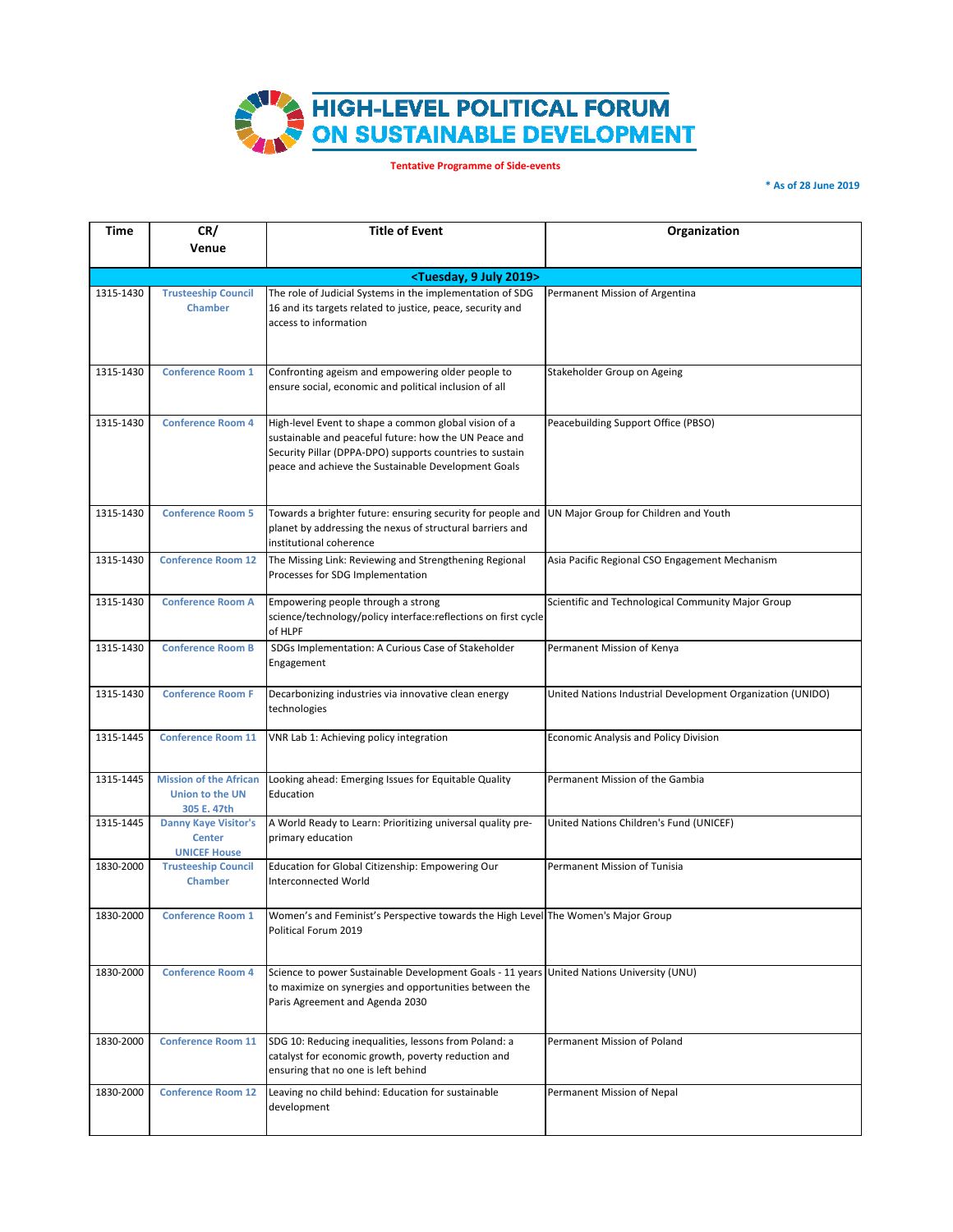| 1830-2000 | <b>Conference Room A</b>                                            | Harnessing Frontier Technologies for Accelerating Climate<br>Actions and the SDGs                                                                                                                                     | International Telecommunication Union (ITC)                                                                                  |
|-----------|---------------------------------------------------------------------|-----------------------------------------------------------------------------------------------------------------------------------------------------------------------------------------------------------------------|------------------------------------------------------------------------------------------------------------------------------|
| 1830-2000 | <b>Conference Room F</b>                                            | Climate Change and Security Interlinkages in LDC's, LLDC's<br>and SIDS                                                                                                                                                | Permanent Mission of Fiji                                                                                                    |
|           |                                                                     | <wednesday, 10="" 2019="" july=""></wednesday,>                                                                                                                                                                       |                                                                                                                              |
| 0800-0900 | <b>Secretariat Bldg</b><br>$S-1522/23$                              | VNR Lab 2: Making progress visible - SDG data visualization<br>platforms                                                                                                                                              | Office of Intergovernmental Support and Coordination for<br>Sustainable Development                                          |
| 1315-1430 | <b>Trusteeship Council</b><br><b>Chamber</b>                        | Strengthening governance, participation and engagement<br>to tackle environmental challenges                                                                                                                          | Permanent Mission of Mongolia                                                                                                |
| 1315-1430 | <b>Conference Room 5</b>                                            | Reducing inequalities: a look at Persons with Disabilities                                                                                                                                                            | Stakeholder Group of Persons wth Disabilities                                                                                |
| 1315-1430 | <b>Conference Room 12</b>                                           | Protecting Youth and the Right to Education to leave no<br>one behind: SDGs 4,8,10, 16 and 17                                                                                                                         | Permanent Mission of Qatar                                                                                                   |
| 1315-1430 | <b>Conference Room A</b>                                            | Fossil-fuel subsidy reform is the missing piece of the climate Permanent Mission of Switzerland<br>change jigsaw: Its benefits range beyond SDG 13 to a wide<br>range of SDGs, including, among others, SDG3 and SDG7 |                                                                                                                              |
| 1315-1430 | <b>Conference Room B</b>                                            | Good Practices at the Intersection of SDG 16 and Mass<br>Atrocity Prevention: Operationalizing and Measuring<br>Prevention.                                                                                           | Permanent Mission of Belgium                                                                                                 |
| 1315-1430 | <b>Conference Room F</b>                                            | Reducing food waste to achieve the climate goals and SDGs:<br>Engagement of private sector                                                                                                                            | International Chamber of Commerce (ICC) and the Food and<br>Agriculture Organization of the United Nations (FAO) Joint Event |
| 1315-1430 | <b>Secretariat Bldg</b><br>S-1527                                   | Building Back Better: Reckoning with Size in Pursuit of<br>Resilience - A Caribbean SIDS Side Event                                                                                                                   | The Caribbean Community (CARICOM), the Permanent Mission of<br>Belize, ECLAC and UNDESA                                      |
| 1315-1445 | <b>Conference Room 11</b>                                           | VNR Lab 3: "Leaving no one behind" - Inclusive<br>implementation and reporting                                                                                                                                        | Division for Inclusive Social Development                                                                                    |
| 1315-1445 | <b>Danny Kaye Visitor's</b><br><b>Center</b><br><b>UNICEF House</b> | Ensuring protection and inclusive and equitable quality<br>education for internally displaced children                                                                                                                | United Nations Children's Fund (UNICEF)                                                                                      |
| 1830-2000 | <b>Conference Room 4</b>                                            | Global Action Plan for Healthy Lives and Well-being for All:<br>A commitment to accelerating together                                                                                                                 | World Health Organization (WHO)                                                                                              |
| 1830-2000 | <b>Conference Room 12</b>                                           | Building partnerships for the SDGs - Government, Civil<br>society, Private sector and Traditional authorities                                                                                                         | Permanent Mission of Ghana                                                                                                   |
| 1830-2000 | <b>Conference Room B</b>                                            | Connecting people, inspiring action – the role of volunteers Volunteer Groups Alliance<br>in achieving inclusiveness and equality in delivering the<br>SDGs                                                           |                                                                                                                              |
|           |                                                                     | <thursday, 11="" 2019="" july=""></thursday,>                                                                                                                                                                         |                                                                                                                              |
| 0800-0900 | <b>Secretariat Bldg</b><br>$S-1522/23$                              | VNR Lab 4: From presentation to implementation: Regional UN Regional Commissions<br>support to the follow-up on the VNRs                                                                                              |                                                                                                                              |
| 1230-1400 | <b>Labouisse Hall</b><br><b>UNICEF House</b>                        | Powering up 4 success: Inclusive, dynamic country-led<br>evaluations for successful SDG implementation and<br>reporting                                                                                               | United Nations Children's Fund (UNICEF)                                                                                      |
| 1315-1430 | <b>Trusteeship Council</b><br><b>Chamber</b>                        | Protecting the rule of law & human rights and advancing<br>access to justice: The role of parliamentarians                                                                                                            | Permanent Mission of Austria                                                                                                 |
| 1315-1430 | <b>Conference Room 1</b>                                            | Renewing the ambition of the 2030 Agenda for Sustainable<br>Development: Civil Society perspectives on Principles for a<br>successful HLPF review                                                                     | Together 2030                                                                                                                |
| 1315-1430 | <b>Conference Room 4</b>                                            | SDG 13: Advancing implementation of climate action and<br>understanding progress: How advanced are we?                                                                                                                | World Meteorological Organization (WMO)                                                                                      |
| 1315-1430 | <b>Conference Room 5</b>                                            | Inclusion and Empowerment of Indigenous Peoples:<br>Realities on the Ground                                                                                                                                           | Tebtebba Foundation (Indigenous Peoples Major Group)                                                                         |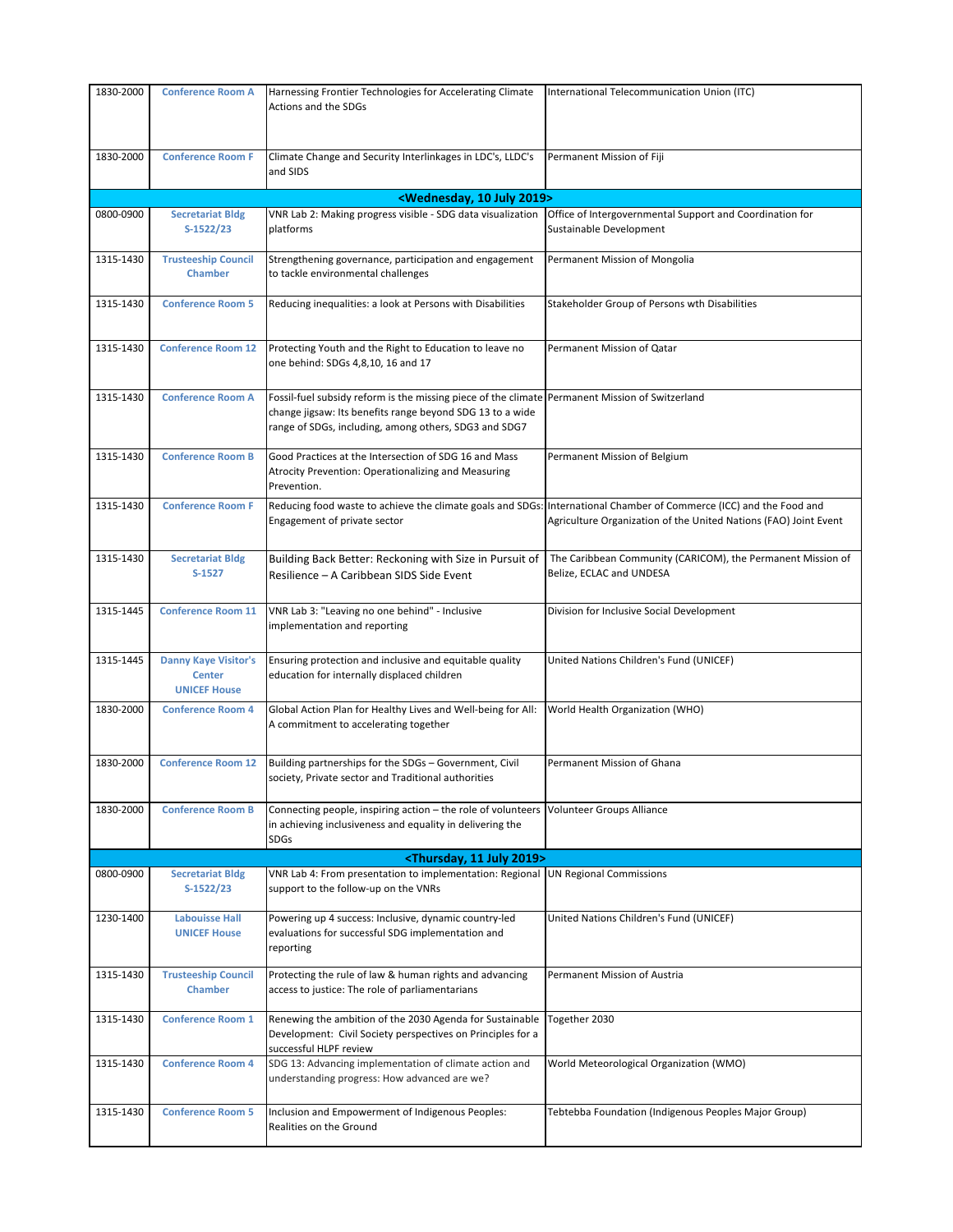| 1315-1430 | <b>Conference Room 12</b>                                                  | Contribution of the Global Forum on Migration and<br>Development for the achievement of the 2030 Agenda                                                             | Global Forum on Migration and Development                                                                                                                                                                               |
|-----------|----------------------------------------------------------------------------|---------------------------------------------------------------------------------------------------------------------------------------------------------------------|-------------------------------------------------------------------------------------------------------------------------------------------------------------------------------------------------------------------------|
| 1315-1430 | <b>Conference Room A</b>                                                   | Sendai Stakeholder contributions to SDG13 reporting and<br>the VNRs: recommendations for an inclusive, multi-<br>stakeholder approach                               | Sendai Stakeholders                                                                                                                                                                                                     |
| 1315-1430 | <b>Conference Room B</b>                                                   | Disruptive Finance: Fostering Resilience of the Vulnerable                                                                                                          | Permanent Mission of Belize                                                                                                                                                                                             |
| 1315-1430 | <b>Conference Room F</b>                                                   | Regional contributions to empower people and promote<br>equality: experiences, lessons learnt and way forward                                                       | Permanent Mission of Thailand                                                                                                                                                                                           |
| 1315-1445 | <b>Conference Room 11</b>                                                  | VNR Lab 5: How can science advance national<br>implementation?                                                                                                      | Divison for Sustainable Development Goals                                                                                                                                                                               |
| 1315-1515 | <b>UN Office for South-</b><br><b>South Cooperation</b><br>304 E. 45th St. | Fostering digital transformation<br>and global partnerships for SDG achievement                                                                                     | Govt of Saudi Arabia with the engagement of United Nations Office<br>for South-South Cooperation, UN Group on the Information Society<br>(UNGIS) and the World Summit on the Information Society (WSIS)<br>Stakeholders |
| $1645 -$  | <b>Japan Society</b><br><b>Murase Room</b><br>333 East 47th St             | Film Screening: Pili                                                                                                                                                | <b>UN Women</b>                                                                                                                                                                                                         |
| 1730-1930 | <b>Piermnont Bank 4</b><br><b>Bryant Park</b>                              | Empowering people and ensuring inclusiness and equality<br>for women migrants globally                                                                              | The Kota Alliance, WithorWithout and Women for Family Inclusion/<br>Women Coalition for Agenda 2030                                                                                                                     |
| 1830-2000 | <b>Conference Room 1</b>                                                   | From Grounded Policy, Through Embodied Practice, To<br>Broad Participation: The SDG's in action                                                                     | NGO Major Group                                                                                                                                                                                                         |
| 1830-2000 | <b>Conference Room 4</b>                                                   | Powering up 4 success: Inclusive, dynamic country-led<br>evaluations for successful SDG implementation                                                              | EVALSDGs Joint Event with UNITAR and UNICEF                                                                                                                                                                             |
| 1830-2000 | <b>Conference Room 5</b>                                                   | Systemic reforms and democratization of global economic<br>governance                                                                                               | Civil Society FfD Group                                                                                                                                                                                                 |
| 1830-2000 | <b>Conference Room 11</b>                                                  | Addressing land and conflict to leverage conflict sensitive<br>management of natural resources and to finance localizing<br>the SDGs                                | UN-Habitat                                                                                                                                                                                                              |
| 1830-2000 | <b>Conference Room 12</b>                                                  | Primary Health Care towards Universal Health Coverage<br>and the Sustainable Development Goals                                                                      | Permanent Mission of Kazakhstan                                                                                                                                                                                         |
|           |                                                                            | <friday, 12="" 2019="" july=""></friday,>                                                                                                                           |                                                                                                                                                                                                                         |
| 0800-0900 | <b>Secretariat Bidg</b><br>S-2726/27                                       | VNR Lab 6: Follow-up to the VNRs: Accelerating<br>Implementation                                                                                                    | Divison for Sustainable Development Goals                                                                                                                                                                               |
| 1215-1330 | <b>Secretariat Bldg</b><br>$S-1522/23$                                     | Accelerating clean cooking for all                                                                                                                                  | UN-DESA                                                                                                                                                                                                                 |
| 1300-1430 | <b>Secretariat Bldg</b><br>S-1520                                          | Research & Innovation 4 Climate Action                                                                                                                              | The Global University Consortium on SDG 13- Climate Action with<br><b>UNDESA</b>                                                                                                                                        |
| 1315-1430 | <b>Trusteeship Council</b><br><b>Chamber</b>                               | Migration and Remittances and a Human Rights, equality<br>and nondiscrimination approach in population and<br>migration policies in Mexico so no one is left behind | Permanent Mission of Mexico                                                                                                                                                                                             |
| 1315-1430 | <b>Conference Room 1</b>                                                   | Human rights and the 2030 Agenda as mutually reinforcing:<br>Ensuring no one is left behind while accelerating SDG<br>implementation                                | Office of the UN High Commissioner for Human Rights                                                                                                                                                                     |
| 1315-1430 | <b>Conference Room 4</b>                                                   | 2019 Financing for Sustainable Development Report                                                                                                                   | Interagency Task Force on Financing for Development                                                                                                                                                                     |
| 1315-1430 | <b>Conference Room 5</b>                                                   | Farmers and indigenous peoples joining hands to boost the<br>achievement of SDG 13 and its link to SDG 2                                                            | World Farmers' Organisation                                                                                                                                                                                             |
| 1315-1430 | <b>Conference Room 12</b>                                                  | The crucial role of Water for Climate Action and other SDGs UN-Water<br>under review at HLPF 2019                                                                   |                                                                                                                                                                                                                         |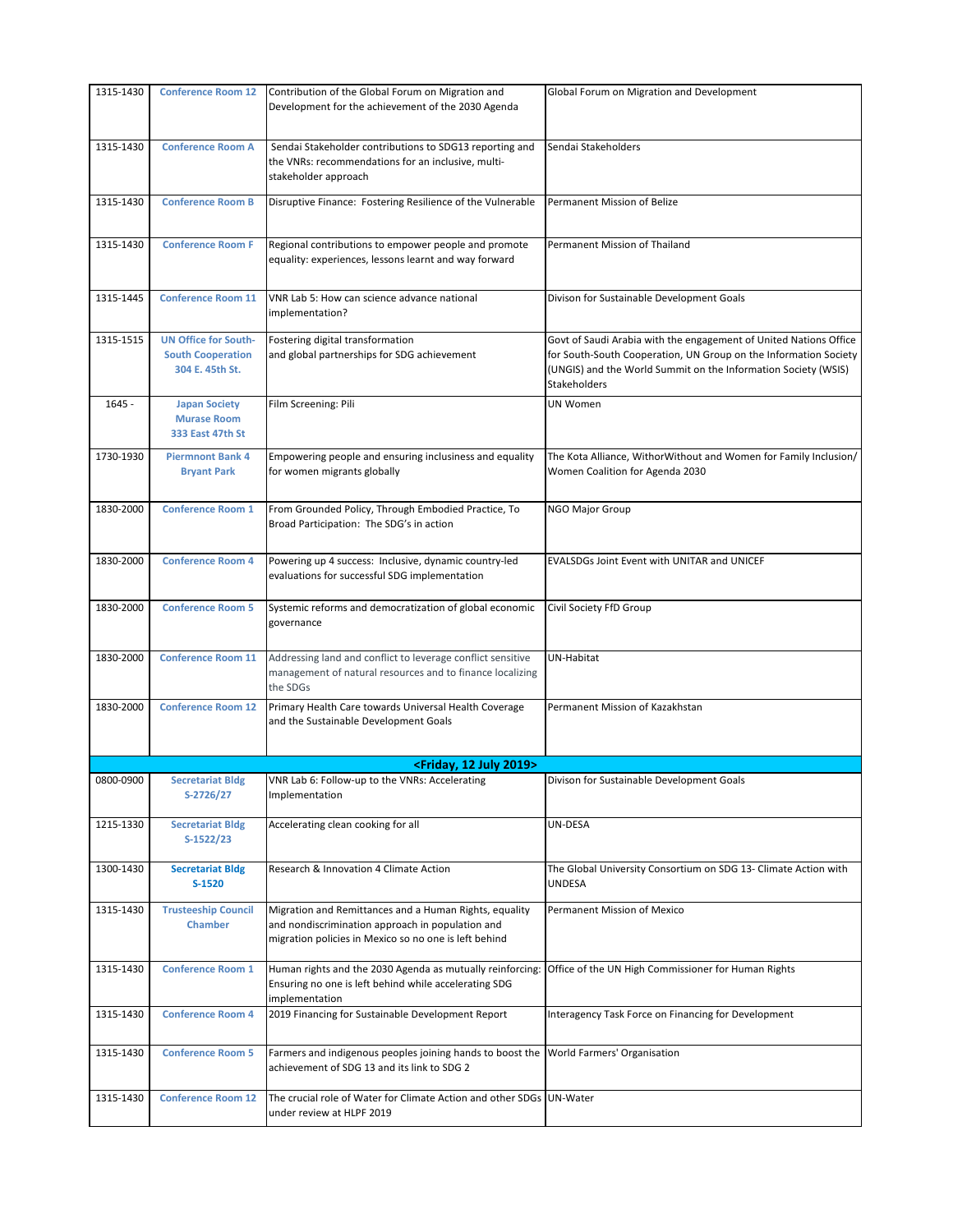| 1315-1430 | <b>Conference Room A</b>                                            | Empowered while Criminalized: Multi-Stakeholder<br>Strategies for Combating Stigma, Discrimination, Violence<br>and Inequalities                                                                                                                                      | <b>UNAIDS</b>                                                                                            |
|-----------|---------------------------------------------------------------------|-----------------------------------------------------------------------------------------------------------------------------------------------------------------------------------------------------------------------------------------------------------------------|----------------------------------------------------------------------------------------------------------|
| 1315-1430 | <b>Conference Room B</b>                                            | Building climate resilience and adaptation in SIDS and Least<br>Developed Countries: Increasing Ambition for Local,<br>Inclusive and Empowering Actions at the Climate Summit                                                                                         | International Federation of Red Cross and Red Crescent Societies<br>(IFRC)                               |
| 1315-1430 | <b>Conference Room F</b>                                            | Partnerships for Accelerated Sustainable Energy<br>Development and Enhanced Resilience Building to climate<br>change in LLDCs                                                                                                                                         | UN Office of the High Representative for the Least Developed<br>Countries (UN-OHRLLS)                    |
| 1315-1445 | <b>Conference Room 11</b>                                           | VNR Lab 7: Peacebuilding and sustaining peace through the Inter-organization and Inter-institutional Support Branch<br>2030 Agenda for Sustainable Development                                                                                                        |                                                                                                          |
| 1315-1430 | <b>Secretariat Bldg</b><br>$S-1522/23$                              | From Science to Implementation: Strengthening the<br>Science Policy Interface (SPI) to Integrate Climate Change,<br>resilience, and the SDGs                                                                                                                          | <b>IGES</b>                                                                                              |
| 1445-1600 | <b>Secretariat Bldg</b><br>$S-1522/23$                              | The digital revolution and sustainable development:<br>Opportunities and challenges                                                                                                                                                                                   | <b>IIASA</b>                                                                                             |
| 1615-1745 | <b>Secretariat Bldg</b><br>$S-1522/23$                              | Interlinkages between energy and SDG4, 8, 10, 13 and 16                                                                                                                                                                                                               | UN-DESA                                                                                                  |
| 1800-1915 | <b>Secretariat Bldg</b><br>$S-1522/23$                              | The Cool Coalition                                                                                                                                                                                                                                                    | <b>UN Environment</b>                                                                                    |
| 1830-2000 | <b>Trusteeship Council</b><br><b>Chamber</b>                        | Working livestock: How they contribute to the SDGs and to<br>national economies through partnership                                                                                                                                                                   | Permanent Mission of Senegal                                                                             |
| 1830-2000 | <b>Conference Room 1</b>                                            | No Global Goals without Civic Space                                                                                                                                                                                                                                   | Permanent Mission of Denmark                                                                             |
| 1830-2000 | <b>Conference Room 5</b>                                            | Countering corruption, organized crime and terrorism to<br>disrupt the generation of proceeds of crime, prevent illicit<br>financial flows and facilitating the recovery of stolen assets<br>to support domestic resource mobilization for sustainable<br>development | United Nations Office on Drugs and Crime (UNODC)                                                         |
| 1830-2000 | <b>Conference Room 12</b>                                           | Human rights - a transformative framework for the<br>achievement of SDGs 13 and 16                                                                                                                                                                                    | Permanent Mission of Tuvalu                                                                              |
| 1830-2000 | <b>Conference Room A</b>                                            | Strengthening public education systems and lifelong<br>learning opportunities for all: building inclusion and<br>equality                                                                                                                                             | Education and Academia Stakeholder Group (EASG)                                                          |
| 1830-2000 | <b>Conference Room B</b>                                            | Localizing the 2030 Agenda: presentation of the 3rd Global<br>Report on the Localization of the SDGs                                                                                                                                                                  | United Cities and Local Governments                                                                      |
| 1830-2000 | <b>Conference Room F</b>                                            | SDG 8: Decent Work and Just Transition at the Heart of<br>Agenda 2030                                                                                                                                                                                                 | Workers and Trade Union MG                                                                               |
| 1830-2000 | <b>UNHQ</b><br><b>East Lounge</b>                                   | High-level Reception "Science, Technology and Innovation<br>for SDGs Roadmaps"                                                                                                                                                                                        | Co-Organised by World Bank and UN DESA on behalf of the UN<br>Inter-agency Task Team on STI for the SDGs |
|           |                                                                     | <monday, 15="" 2019="" july=""></monday,>                                                                                                                                                                                                                             |                                                                                                          |
| 0800-0900 | <b>Conference Room 11</b>                                           | VNR Lab 8: Strenghtening the thematic reviews during the<br>next cycle                                                                                                                                                                                                | Division for Sustainable Development Goals                                                               |
| 0800-0930 | <b>Danny Kaye Visitor's</b><br><b>Center</b><br><b>UNICEF House</b> | Leave No Child Behind: Achieving the SDGs through<br>investing in the Rights of the Child                                                                                                                                                                             | Governments of Indonesia, Ghana and Viet Nam with UNICEF                                                 |
| 0900-1800 | <b>Ford Foundation</b><br>320 E. 43rd St.                           | Empowering People and Ensuring Inclusiveness and<br>Equality - the role of multi-faith collaboration with the UN                                                                                                                                                      | United Nations Children's Fund (UNICEF)                                                                  |
| 1315-1430 | <b>Trusteeship Council</b><br><b>Chamber</b>                        | Regional to the Global: National Mechanisms for the<br>implementation of the 2030 Agenda                                                                                                                                                                              | Permanent Mission of Guatemala                                                                           |
| 1315-1430 | <b>Conference Room 1</b>                                            | We need to talk $-$ To stop sexual abuse of children in the<br>circle of trust                                                                                                                                                                                        | Parliamentary Assembly, Council of Europe                                                                |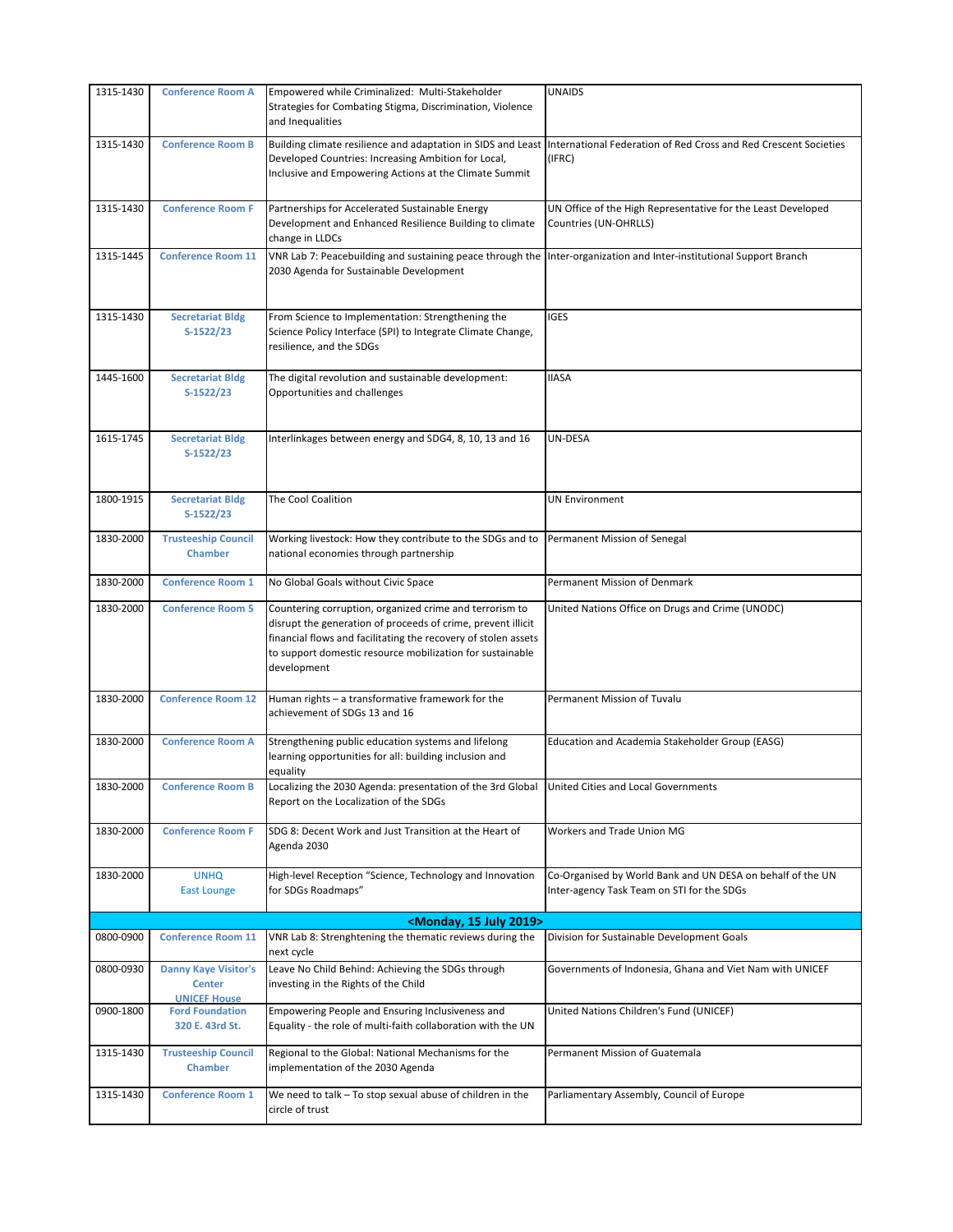| 1315-1430 | <b>Conference Room 2</b>                                               | The 2030 Agenda under the Japanese Presidency of the G20 Group of Twenty (G20)                                                                                    |                                                                   |
|-----------|------------------------------------------------------------------------|-------------------------------------------------------------------------------------------------------------------------------------------------------------------|-------------------------------------------------------------------|
|           |                                                                        |                                                                                                                                                                   |                                                                   |
| 1315-1430 | <b>Conference Room 3</b>                                               | Investing into Climate Smart Economies: Energy Efficiency<br>for SDG 13                                                                                           | Permanent Mission of Armenia                                      |
| 1315-1430 | <b>Conference Room 5</b>                                               | Inclusive national policies in the face of climate change:<br>towards a rights-based approach to the implementation of<br><b>SDG 13</b>                           | Permanent Mission of Ecuador                                      |
| 1315-1430 | <b>Conference Room 12</b>                                              | Walking out of Fragility: Education and Justice for All                                                                                                           | Permanent Mission of Sierra Leone                                 |
| 1315-1430 | <b>Conference Room A</b>                                               | SATOYAMA - Society Living in Harmony with Nature: An<br>inclusive approach from Communities, Landscapes and<br>Seascapes                                          | Secretariat of the Convention on Biological Diversity (SCBD)      |
| 1315-1430 | <b>Conference Room B</b>                                               | Establishing environmental rights for the most vulnerable                                                                                                         | World Resources Institute (WRI)                                   |
| 1315-1430 | <b>Conference Room F</b>                                               | Data Revolution for Ensuring Decent Work for All with a<br>Focus on Youth                                                                                         | Permanent Mission of Bangladesh                                   |
| 1315-1445 | <b>Conference Room 11</b>                                              | VNR Lab 9: Mobilizing resources and empowering people<br>through inclusive finance                                                                                | Financing for Sustainable Development Office                      |
| 1315-1500 | <b>Mission of the African</b><br><b>Union to the UN</b><br>305 E. 47th | United for Peace: Empowering African Youth in the<br>implementation of SDG 16                                                                                     | Permanent Mission of the Gambia                                   |
| 1430-1600 | <b>Cervantes Institute</b><br>211 E. 49th St.                          | Scaling up climate action through integrated water and<br>energy solutions: Delivering on the Paris Agreement and<br>the SDGs                                     | UN-DESA                                                           |
| 1700-1830 | <b>Westin Grand Central</b><br><b>Hotel</b>                            | Safe to Learn (event of the Global Partnership to End<br>Violence Against Children)                                                                               | United Nations Children's Fund (UNICEF)                           |
| 1700-1830 | <b>Japan Society</b><br>333 E. 47th Street                             | Moving and learning: rethinking education and skills for<br>global migration                                                                                      | United Nations Children's Fund (UNICEF)                           |
| 1815-1945 | <b>Secretariat Bldg</b><br>S-2726/27                                   | VNR Lab 10: Engaging all parts and levels of government,<br>including parliaments - best practices from the VNR process                                           | Division for Public Institutions and Digital Government           |
| 1830-2000 | <b>Economic and Social</b><br><b>Council Chamber</b>                   | A NEW MULTILATERALISM FOR SHARED PROSPERITY:<br>PRINCIPLES FOR A GLOBAL GREEN NEW DEAL                                                                            | United Nations Conference on Trade and Development (UNCTAD)       |
| 1830-2000 | <b>Trusteeship Council</b><br><b>Chamber</b>                           | Relevant, equitable and inclusive quality education for all:<br>an imperative for the 21 <sup>3</sup> Century                                                     | Group of Friends for Education organized by UNESCO                |
| 1830-2000 | <b>Conference Room 1</b>                                               | Empowering People and Ensuring Inclusiveness and<br>Equality: Tonga, experience of a SIDS country                                                                 | Permanent Mission of Tonga                                        |
| 1830-2000 | <b>Conference Room 3</b>                                               | The Kofi Annan Faith Briefings - Strategic Partnerships<br>between the UN System and Faith-Based Partners                                                         | United Nations Population Fund (UNFPA)                            |
| 1830-2000 | <b>Conference Room 4</b>                                               | SDG17 / UN Technology Bank for LDCs: ICTs and<br>inclusiveness                                                                                                    | Permanent Mission of Turkey                                       |
| 1830-2000 | <b>Conference Room 5</b>                                               | Stepping Up the achievement of 2030 Agenda: Multi-<br>stakeholder Partnership for tackling Social Vulnerability                                                   | Permanent Mission of Chile                                        |
| 1830-2000 | <b>Conference Room 7</b>                                               | Accelerating Progress on the SDGs through the<br>implementation of Global Action Programme for Food<br>Security and Nutrition for Small Islands Developing States | Permanent Mission of Palau                                        |
| 1830-2000 | <b>Conference Room 8</b>                                               | Can blended finance work to leave no one behind?                                                                                                                  | United Nations Capital Development Fund (UNCDF)                   |
| 1830-2000 | <b>Conference Room 11</b>                                              | Experiences of Supreme Audit Institutions in the<br>implementation of the SDGs and their implications for the<br>future                                           | International Association of Supreme Audit Institutions (INTOSAI) |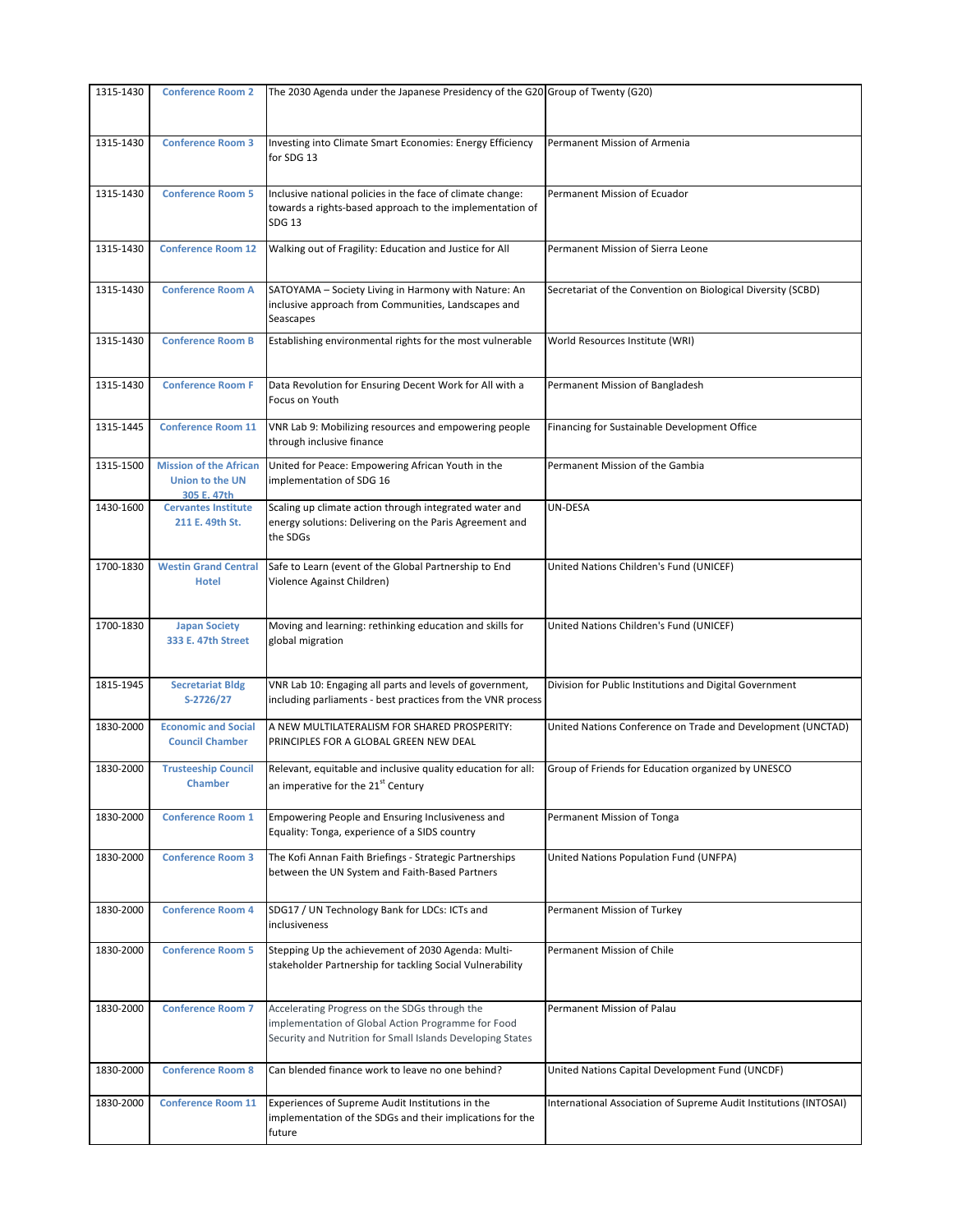| 1830-2000 | <b>Conference Room 12</b>                                           | Reducing Poverty and Promoting Equality                                                                                                                  | Permanent Mission of Pakistan                                                                                     |
|-----------|---------------------------------------------------------------------|----------------------------------------------------------------------------------------------------------------------------------------------------------|-------------------------------------------------------------------------------------------------------------------|
| 1830-2000 | <b>Conference Room A</b>                                            | Transforming Climate Ambition to Action: The Role of the<br>Green Climate Fund                                                                           | Green Climate Fund                                                                                                |
| 1830-2000 | <b>Conference Room B</b>                                            | Scaling Digital Transformation to Achieve the SDGs using a<br>Whole-Government Approach                                                                  | Permanent Mission of Montenegro                                                                                   |
| 1830-2000 | <b>Conference Room F</b>                                            | Effective Engagement of the Private Sector in Development   African Union Development Agency - NEPAD<br>Co-operation towards the achievement of the SDGs |                                                                                                                   |
|           | <b>Nigeria House</b><br>828 2nd Avenue                              | Diaspora Engagement in Sustainable Development in Africa                                                                                                 | Africa Trade Center with Permanent Mission of Nigeria and Team54<br>Project International, USA                    |
|           |                                                                     | <tuesday, 16="" 2019="" july=""></tuesday,>                                                                                                              |                                                                                                                   |
| 0800-0930 | <b>Conference Room 5</b>                                            | Governance of the SDGs: Learning from country<br>experiences and defining an agenda for the future                                                       | Permanent Mission of Romania                                                                                      |
| 1230-1400 | <b>UN Church Center</b><br>777 UN Plaza<br>(1st Avenue)             | Making evaluation work for SDG-4, Target 5: Gender parity,<br>equality and inclusion in education                                                        | United Nations Children's Fund (UNICEF)                                                                           |
| 1315-1430 | <b>Conference Room 1</b>                                            | The UN and legal identity - holistic approach to civil<br>registration, vital statistics and identity management                                         | Executive Office of the Secretary-General and Office of the Deputy-<br>Secretary-General Joint Event with UN-DESA |
| 1315-1430 | <b>Conference Room 2</b>                                            | Fast, Fair, and Green: Join the global partnership for an<br>inclusive green economic transformation                                                     | United Nations Environment Programme (UNEP)                                                                       |
| 1315-1430 | <b>Conference Room 5</b>                                            | SDG India Index: Improving subnational focus on<br>empowerment, inclusiveness and equality                                                               | Permanent Mission of India                                                                                        |
| 1315-1430 | <b>Conference Room 7</b>                                            | An Intergenerational Dialogue on the Role of Civil Society<br>and Youth in implementing SDG 13                                                           | Permanent Mission of Ireland                                                                                      |
| 1315-1430 | <b>Conference Room 8</b>                                            | Localizing the SDGs: the role and impact of local authorities Permanent Mission of Italy<br>for the 2030 Agenda                                          |                                                                                                                   |
| 1315-1430 | <b>Conference Room 11</b>                                           | SDG16 in the Pacific: Strengthening and Legitimizing<br>Institutions to Achieve Sustainable Development.                                                 | Permanent Mission of Australia                                                                                    |
| 1315-1430 | <b>Conference Room 12</b>                                           | Taking action on equality, inclusion and empowerment in<br>Asia and the Pacific                                                                          | Permanent Mission of Timor-Leste                                                                                  |
| 1315-1430 | <b>Conference Room A</b>                                            | Enhancing effective governance of natural habitats for<br>peace and human well-being                                                                     | International Union for the Conservation of Nature (IUCN)                                                         |
| 1315-1430 | <b>Conference Room B</b>                                            | From education to youth employment: bridging the gap for Permanent Mission of Malawi<br>future generations                                               |                                                                                                                   |
| 1315-1430 | <b>Conference Room F</b>                                            | High-level briefing on Aviation contributions tohte<br>achievement of SDG 13                                                                             | International Civil Aviation Organization (ICAO)                                                                  |
| 1315-1445 | <b>Secretariat Bldg</b><br>S-2726/27                                | VNR Lab 11: Innovative formats to review national<br>implementation                                                                                      | Office of Intergovernmental Support and Coordination for<br>Sustainable Development                               |
| 1415-1545 | <b>Labouisse Hall</b><br><b>UNICEF House</b>                        | Child and Youth Art, Advocacy and Action for Safe Schools<br>and the SDGs: A Student Presentation on SDGs 4 and 16                                       | United Nations Children's Fund (UNICEF)                                                                           |
| 1800-1900 | <b>Danny Kaye Visitor's</b><br><b>Center</b><br><b>UNICEF House</b> | Launch of Start-Up Fund for Safe, Orderly and Regular<br>Migration                                                                                       | United Nations Children's Fund (UNICEF)                                                                           |
| 1830-2000 | <b>Secretariat Bldg</b><br>S-2726/27                                | VNR Lab 12: Storytelling and communication strategies for<br>the SDGs - best practices from VNR countries                                                | <b>UN Foundation</b>                                                                                              |
| 1830-2000 | <b>Economic and Social</b><br><b>Council Chamber</b>                | SDG16+ and the Future We Want                                                                                                                            | Permanent Mission of the United Kingdom                                                                           |
| 1830-2000 | <b>Conference Room 1</b>                                            | Agenda 2030 at a crossroad - How do we ensure an<br>integrated approach in tackling climate-related security<br>risks, conflict and inequality?          | Permanent Mission of Sweden                                                                                       |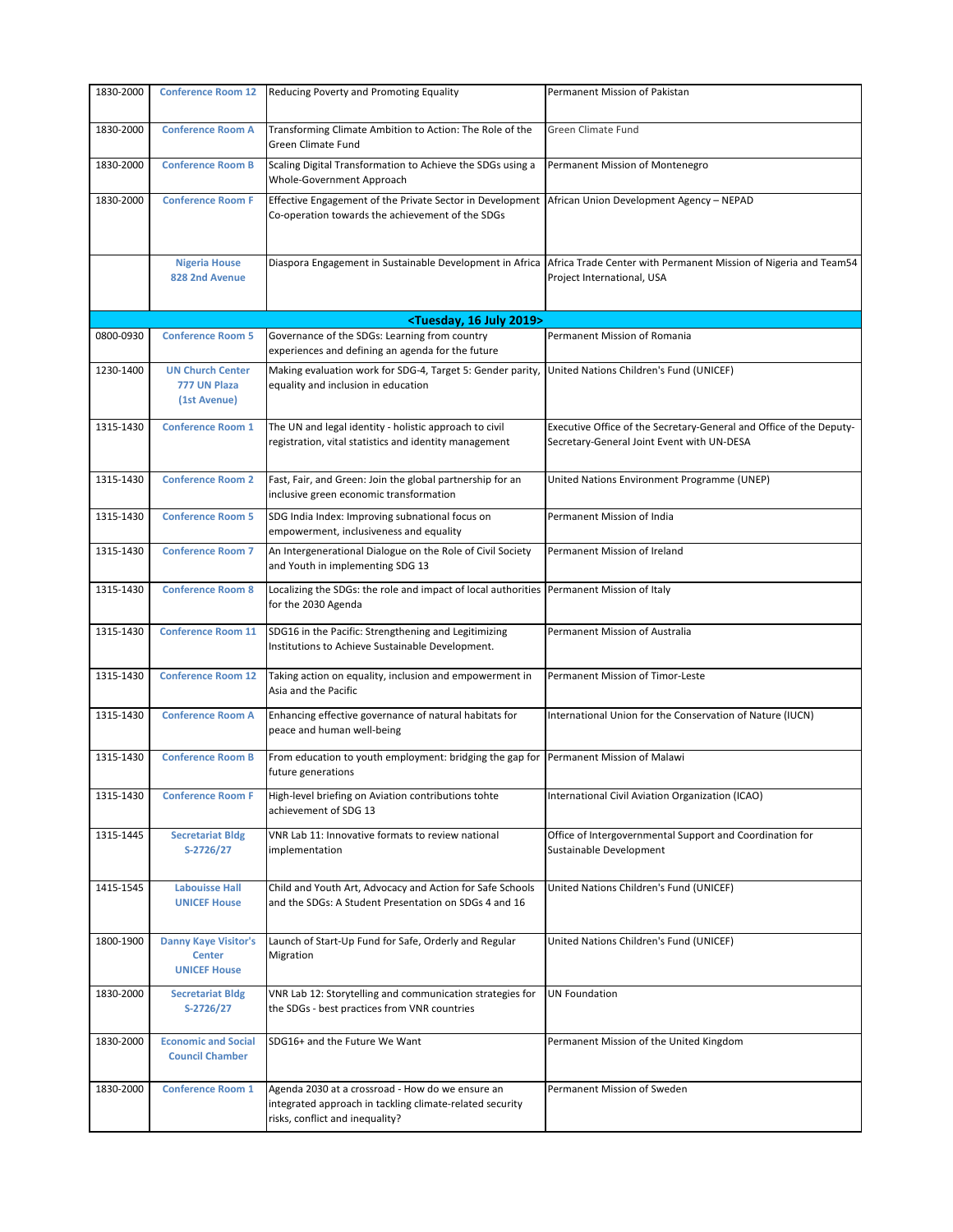|           | <b>Conference Room 2</b>                                | Disrupting the status quo to achieve the Paris Agreement<br>and SDGs                                                                                               | United Nations Development Programme (UNDP)                                                                                                                                                          |
|-----------|---------------------------------------------------------|--------------------------------------------------------------------------------------------------------------------------------------------------------------------|------------------------------------------------------------------------------------------------------------------------------------------------------------------------------------------------------|
| 1830-2000 | <b>Conference Room 4</b>                                | Equal Opportunities in the Labor Market                                                                                                                            | Permanent Mission of Saudi Arabia                                                                                                                                                                    |
| 1830-2000 | <b>Conference Room 5</b>                                | SDG17: Informal sector and Agenda 2030                                                                                                                             | African Union                                                                                                                                                                                        |
| 1830-2000 | <b>Conference Room 7</b>                                | Scaling up climate action through clean energy transitions:<br>Delivering on the Paris Agreement and the SDGs                                                      | Permanent Mission of Ethiopia                                                                                                                                                                        |
| 1830-2000 | <b>Conference Room 8</b>                                | Putting Children at the Heart of the 2030 Agenda                                                                                                                   | Permanent Mission of Bulgaria                                                                                                                                                                        |
| 1830-2000 | <b>Conference Room 11</b>                               | The Nordic region accepting the challenge: Climate action<br>and youth inclusion                                                                                   | Permanent Mission of Iceland                                                                                                                                                                         |
| 1830-2000 | <b>Conference Room 12</b>                               | Tackling the Perfect Storm: Empowering Societies for<br>Disaster Resilience Launch of the Asia-Pacific Disaster<br>Report 2019: A High-Level Roundtable Discussion | Permanent Mission of the Republic of the Philippines                                                                                                                                                 |
| 1830-2000 | <b>Conference Room A</b>                                | Promoting peaceful societies & safe communities, the<br>responsibility of the State in Small Island Developing States                                              | Permanent Mission of the Netherlands                                                                                                                                                                 |
| 1830-2000 | <b>Conference Room B</b>                                | Kenya's Comprehensive Refugee Response - Practical<br>Implementation of the Global Compact on Refugees and its<br>contribution to the SDGs                         | United Nations High Commissioner for Refugees (UNHCR)                                                                                                                                                |
| 1830-2000 | <b>Conference Room F</b>                                | Building climate action in mountains                                                                                                                               | Permanent Mission of Andorra                                                                                                                                                                         |
| 1830-2000 | <b>South Dining Room</b>                                | Seizing Momentum for a Resilient Future: A Systemic<br>Approach to Addressing the DRR-Adaptation-Mitigation<br>Nexus for Empowerment, Inclusiveness and Equality   | Group of Friends of Disaster Risk Reduction (Permanent Missions of<br>Australia, Indonesia, Norway and Peru) and UN Office for Disaster<br><b>Risk Reduction (UNDRR)</b>                             |
|           |                                                         | <wednesday, 17="" 2019="" july=""></wednesday,>                                                                                                                    |                                                                                                                                                                                                      |
| 0800-0900 | <b>Secretariat Bldg</b><br>S-2726/27                    | VNR Lab 13: United Kingdom - national experience of the<br><b>VNR</b> process                                                                                      | Office of Intergovernmental Support and Coordination for<br>Sustainable Development                                                                                                                  |
| 0800-0930 | <b>Conference Room 7</b>                                | Reducing inequalities by promoting a just and inclusive<br>transition with ambitious climate action.                                                               | Permanent Mission of France                                                                                                                                                                          |
| 1230-1400 |                                                         |                                                                                                                                                                    |                                                                                                                                                                                                      |
|           | <b>UN Church Center</b><br>777 UN Plaza<br>(1st Avenue) | Evaluation to connect the SDGs with national priorities:<br>Learning from Finland and Nigeria                                                                      | United Nations Children's Fund (UNICEF)                                                                                                                                                              |
| 1315-1430 | <b>Conference Room 2</b>                                | Empowerment, Inclusivity and Equality in the Pacific                                                                                                               | Pacific Islands Forum                                                                                                                                                                                |
| 1315-1430 | <b>Conference Room 5</b>                                | Forward                                                                                                                                                            | Trade and Sustainable Development: Progress and the Way   World Trade Organization (WTO) Joint Event with International<br>Trade Centre (ITC) and UN Conference on Trade and Development<br>(UNCTAD) |
| 1315-1430 | <b>Conference Room 7</b>                                | The contribution of regional cooperation and partnerships<br>to the implementation of the 2030 Agenda: the experience<br>of the Central European Initiative (CEI)  | Central European Initiative (CEI)                                                                                                                                                                    |
| 1315-1430 | <b>Conference Room 8</b>                                | Accelerating the SDGs: Why migration matters                                                                                                                       | International Organization for Migration (IOM)                                                                                                                                                       |
| 1315-1430 | <b>Conference Room 11</b>                               | Facilitating a just and fair transition - Good practices in<br>combining climate, economic and distributional policies                                             | Permanent Mission of Germany                                                                                                                                                                         |
| 1315-1430 | <b>Conference Room 12</b>                               | Empowering people and guaranteeing inclusion and<br>equality                                                                                                       | Joint Event by Permanent Mission of Colombia and Permanent<br>Mission of Uruguay                                                                                                                     |
| 1315-1430 | <b>Conference Room A</b>                                | SDG16 in conflict-affected situations: ambitions vs reality                                                                                                        | Permanent Mission of Afghanistan                                                                                                                                                                     |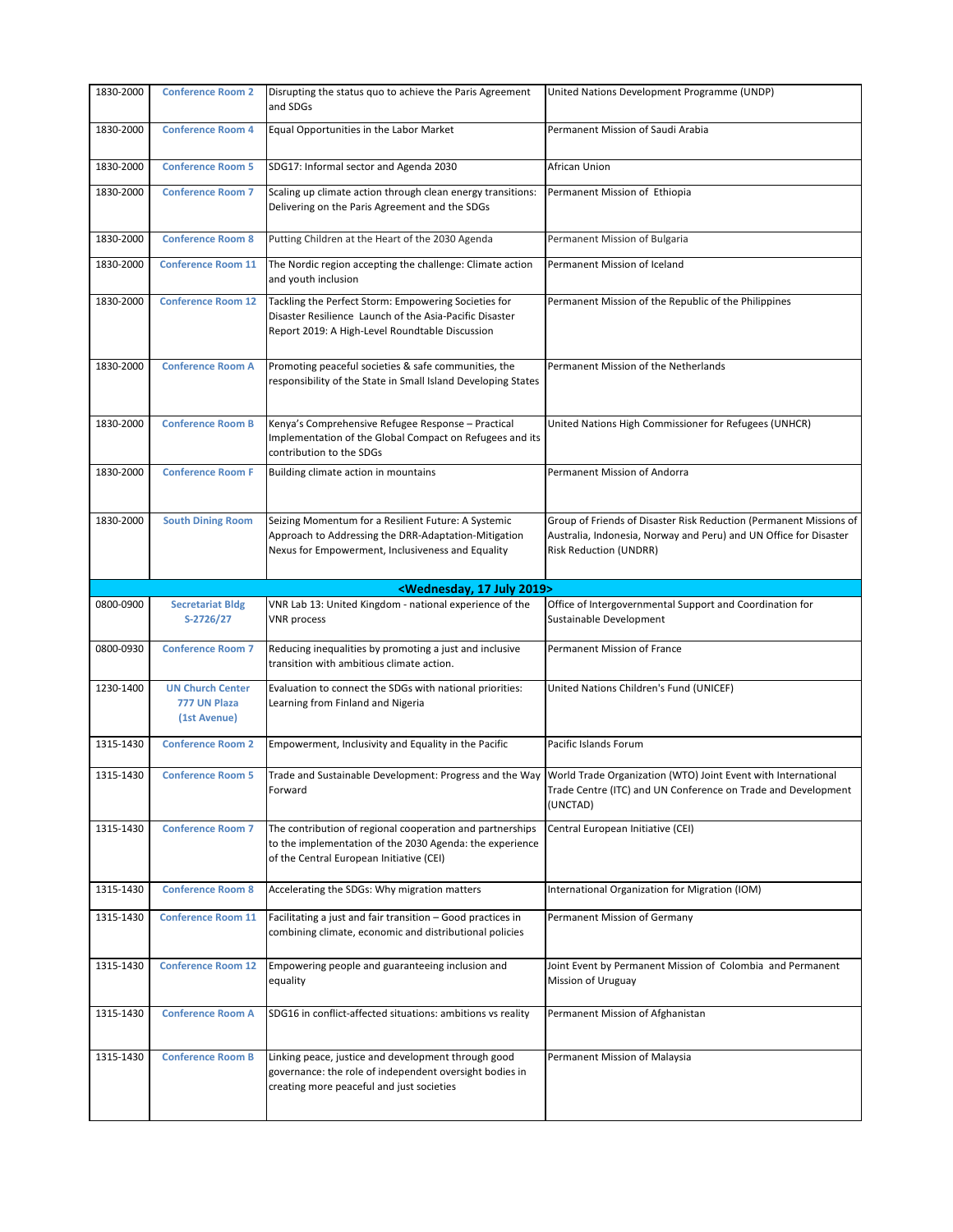| 1315-1430 | <b>Conference Room F</b>                                   | High Level Event - Scaling up Energy Transition in Small<br><b>Island Developing States</b>                                                                              | Permanent Mission of Saint Lucia                                                                                                            |
|-----------|------------------------------------------------------------|--------------------------------------------------------------------------------------------------------------------------------------------------------------------------|---------------------------------------------------------------------------------------------------------------------------------------------|
| 1315-1445 | <b>Secretariat Bldg</b><br>S-2726/27                       | VNR Lab 14: Bridging the policy-statistics gap: strengthening<br>the use of data for evidence-based VNRs                                                                 | <b>Statistics Division, UN DESA</b>                                                                                                         |
| 1315-1445 | <b>Danny Kaye Visitor's</b><br><b>Center, UNICEF House</b> | Small Asks for Big Impact: Investing in the early years<br>for sustainable development and peaceful societies                                                            | Moving Minds Alliance with Permanent Missions of Bangladesh and<br>Rwanda, UNICEF, Early Childhood Consortium and NGO Cttee on<br>Migration |
| 1800-2000 | <b>GA Lobby, UNHQ</b><br><b>Sputnik area</b>               | H arnessing innovation for Sustainable Development                                                                                                                       | Permanent Mission of Israel                                                                                                                 |
| 1830-2000 | <b>Secretariat Bldg</b><br>S-2726/27                       | VNR Lab 15: Localizing the SDGs and VNRs: reporting on<br>progress, challenges and opportunities                                                                         | Division for Public Institutions and Digital Government and Division<br>for Sustainable Development Goals                                   |
| 1830-2000 | <b>Economic and Social</b><br><b>Council Chamber</b>       | Driving equitable and just transitions: empowering people<br>and leaving no one behind in climate action                                                                 | Permanent Mission of Peru                                                                                                                   |
| 1830-2000 | <b>Conference Room 2</b>                                   | What do Major Groups and Other Stakeholders want out of<br>the HLPF Review                                                                                               | Coordination Mechanism and the Steering Group of the Major<br>Groups and other Stakeholders                                                 |
| 1830-2000 | <b>Conference Room 3</b>                                   | Safety of journalists - essential to achieving SDG 16: impact Permanent Mission of Lithuania<br>of monitoring systems                                                    |                                                                                                                                             |
| 1830-2000 | <b>Conference Room 5</b>                                   | Inequality and the role of Development Partners                                                                                                                          | Permanent Mission of Egypt                                                                                                                  |
| 1830-2000 | <b>Conference Room 8</b>                                   | How Cameroon improved access to basic education                                                                                                                          | Permanent Mission of Cameroon                                                                                                               |
| 1830-2000 | <b>Conference Room 11</b>                                  | Youth, technology and the rule of law: hackathons to<br>educate and empower youth to act on SDG 16                                                                       | Permanent Mission of South Africa                                                                                                           |
| 1830-2000 | <b>Conference Room 12</b>                                  | Panel discussions on (I3) Innovations + Inclusiveness +<br><b>International Partnerships</b>                                                                             | Permanent Mission of Kuwait                                                                                                                 |
| 1830-2000 | <b>Conference Room B</b>                                   | SMARTALK: THE ROLE OF ART AND CULTURE FOR THE<br>ACHIEVEMENT OF 2030 AGENDA                                                                                              | Gruppo Jobel - Art for Earth                                                                                                                |
| 1900-2030 | <b>UN Secretariat Bldg</b><br><b>West Terrace</b>          | Briefing and Recpetion: Interactive dialogue on gender-<br>responsive budgeting for sustainable development                                                              | UN Women                                                                                                                                    |
|           |                                                            | <thursday, 18="" 2019="" july=""></thursday,>                                                                                                                            |                                                                                                                                             |
| 0800-0900 | <b>Conference Room 11</b>                                  | VNR Lab 16: Catalyzing partnerships for SDG<br>implementation                                                                                                            | Division for Sustainable Development Goals                                                                                                  |
| 1315-1430 | <b>Conference Room 1</b>                                   | Leaving no one behind in the transition to more sustainable Permanent Mission of Slovenia<br>economies: new and inclusive approaches to achieve a just<br>transformation |                                                                                                                                             |
| 1315-1430 | <b>Conference Room 5</b>                                   | Global Citizenship Education - Why is it important? Insights   Permanent Mission of Finland<br>and cross cutting practices                                               |                                                                                                                                             |
| 1315-1430 | <b>Conference Room 7</b>                                   | Future of Government                                                                                                                                                     | Permanent Mission of the United Arab Emirates                                                                                               |
| 1315-1430 | <b>Conference Room 11</b>                                  | Climate, Growth and Well-being to achieve the SDGs                                                                                                                       | Permanent Mission of New Zealand                                                                                                            |
| 1315-1430 | <b>Conference Room 12</b>                                  | Delivering the Sustainable Development goals in Europe<br>and in the world                                                                                               | European Union (EU)                                                                                                                         |
| 1315-1430 | <b>Conference Room A</b>                                   | SDG 16 as key enabler for the whole of Agenda 2030:<br>measuring, monitoring and beyond                                                                                  | Permanent Mission of Cabo Verde                                                                                                             |
| 1315-1430 | <b>Conference Room B</b>                                   | Strengthening SDG 17 through South-South Cooperation:<br>Plurality and Way Forward from BAPA+40                                                                          | UN Office for South-South Cooperation (UNOSSC)                                                                                              |